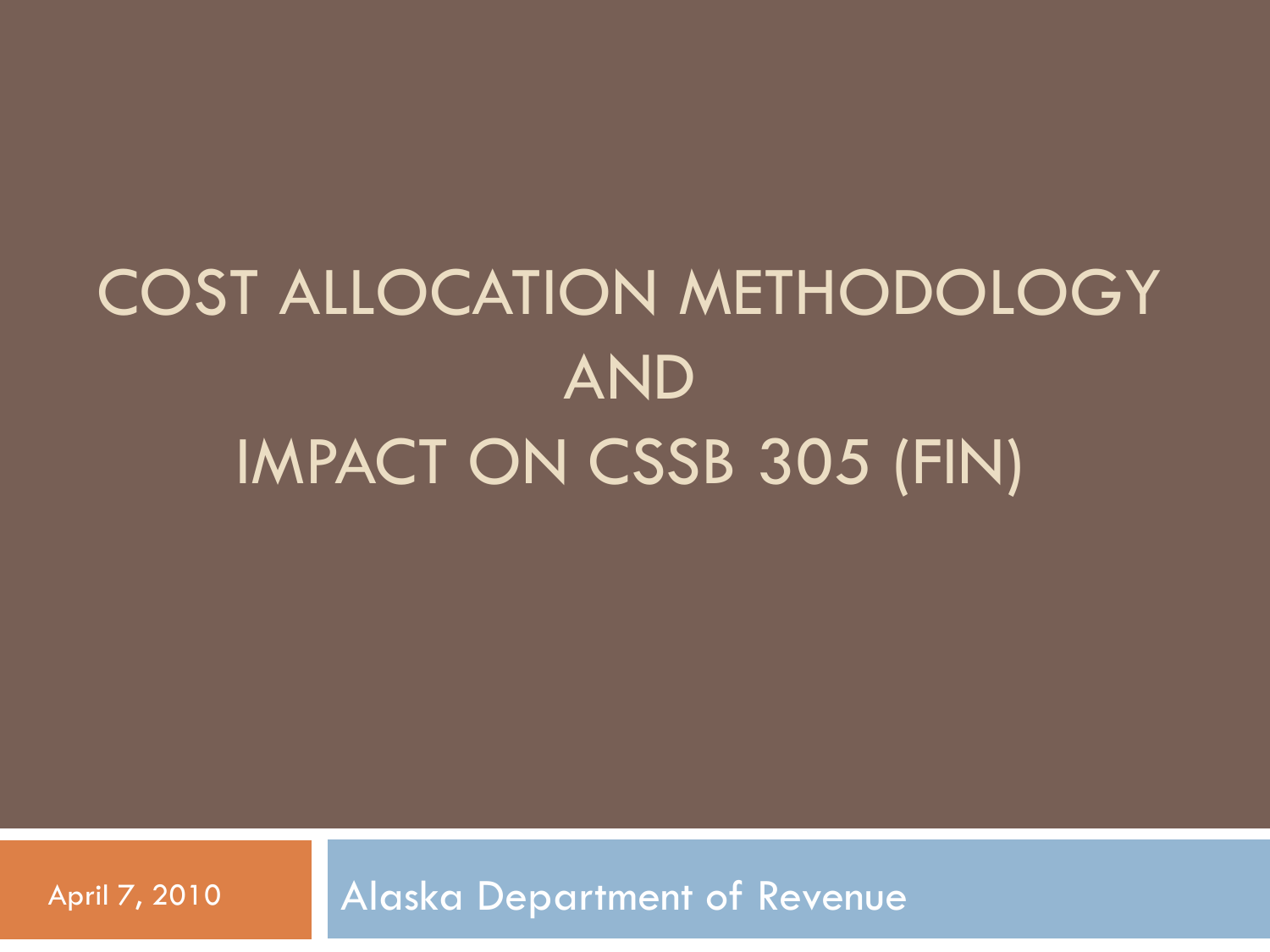## Cost Allocation Implications

- □ With a separate oil and gas tax system, how costs are allocated between oil and gas has a significant impact on both the oil tax and the gas tax, and on the overall tax
- □ Because oil and gas are generally produced together, it is not easy or straight forward to determine the costs applicable to the gas or oil "produced"
- $\Box$  The cost allocation method could result in uncertainty, disputes, and delays
- $\Box$  Cost allocation should be specified in the statute, and is a very important policy decision
- □ CSSB 305(FIN) requires DOR to develop regulations to allocate costs; requires DOR to "consider" allocating on a BOE basis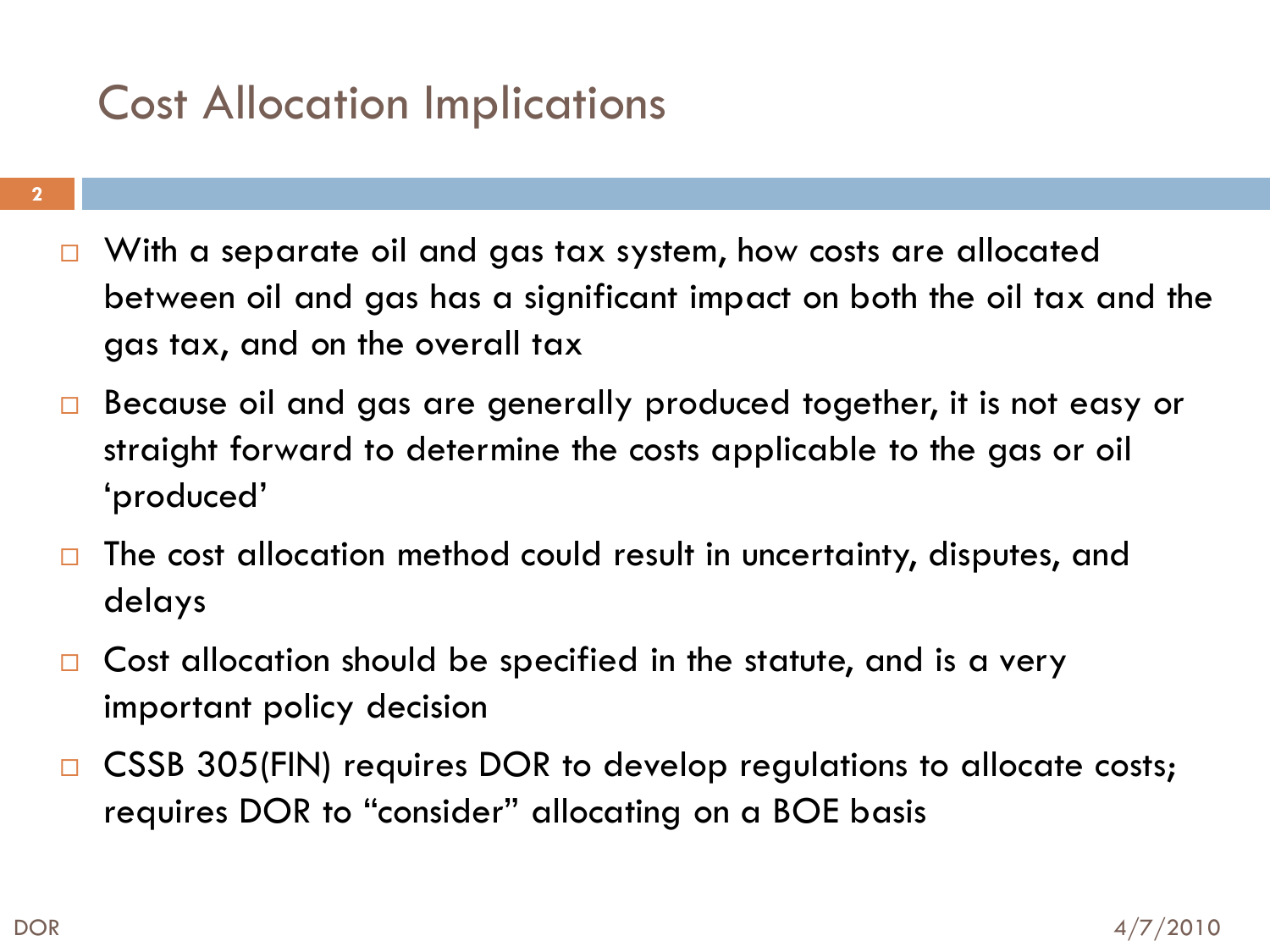## Different Cost Allocation Options

- $\Box$  Detailed purpose item by item attribution methods **E** Army of accountants for all parties
- □ Formula or Rule based attribution methods  $\blacksquare$  Simpler to administer, more difficult to initially agree
- □ Zero Sum Game, for every 'winner' there is a 'loser'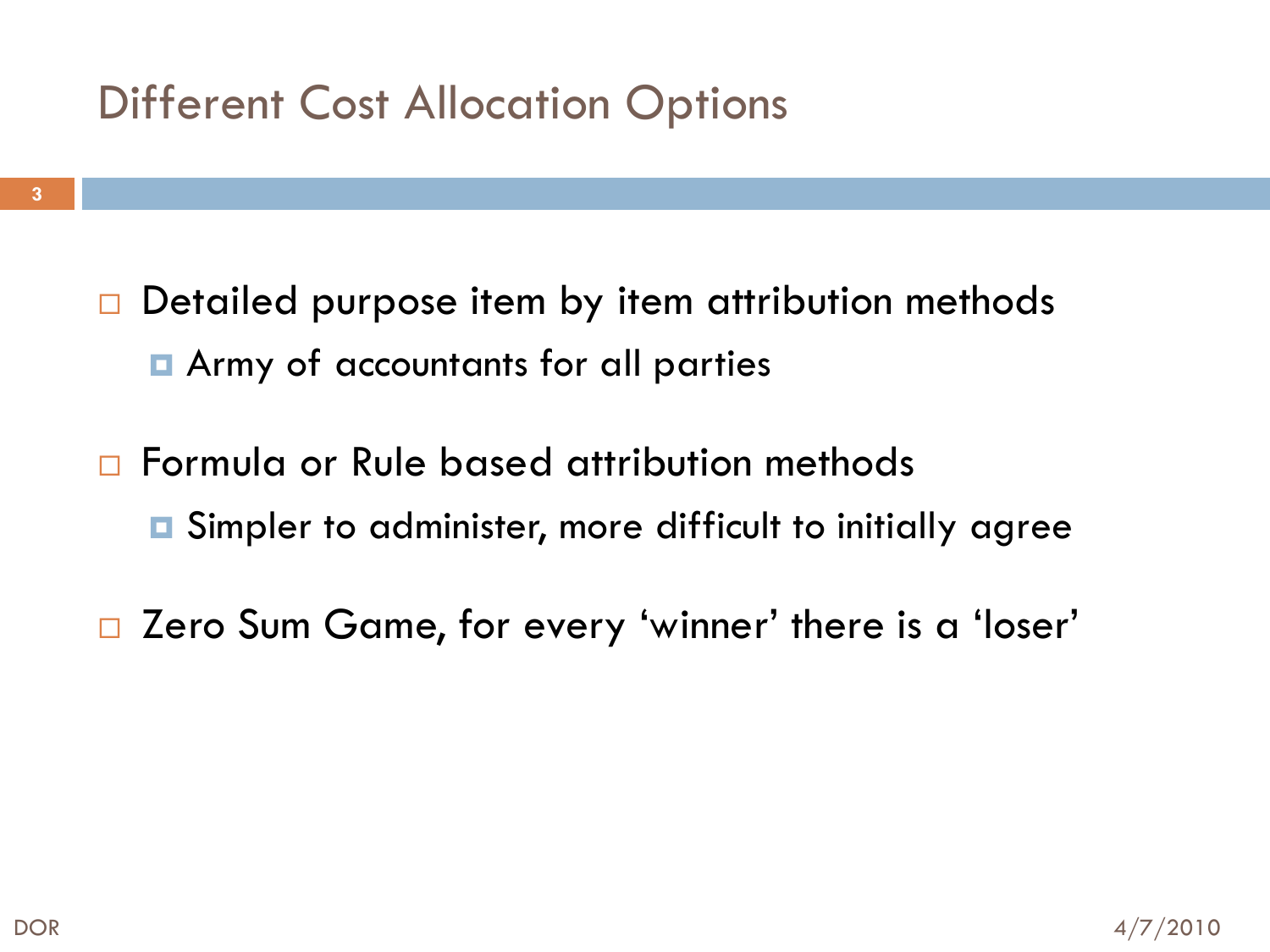#### Item by Item Attribution

- Used elsewhere in the world
- $\Box$  Generally self certified by the Producers, checked/audited by the regulator
- $\Box$  Historically in other jurisdictions, attribution differences have led to a considerable number of disputes especially where there is significant difference in oil and gas tax rates
	- **Producer versus government**
	- **Producer versus producer** 
		- Under CSSB305 (FIN) each producer is affected differently, so to the extent that producers have any discretion in how costs are allocated, it could result in disputes between working interest owners and delay investment decisions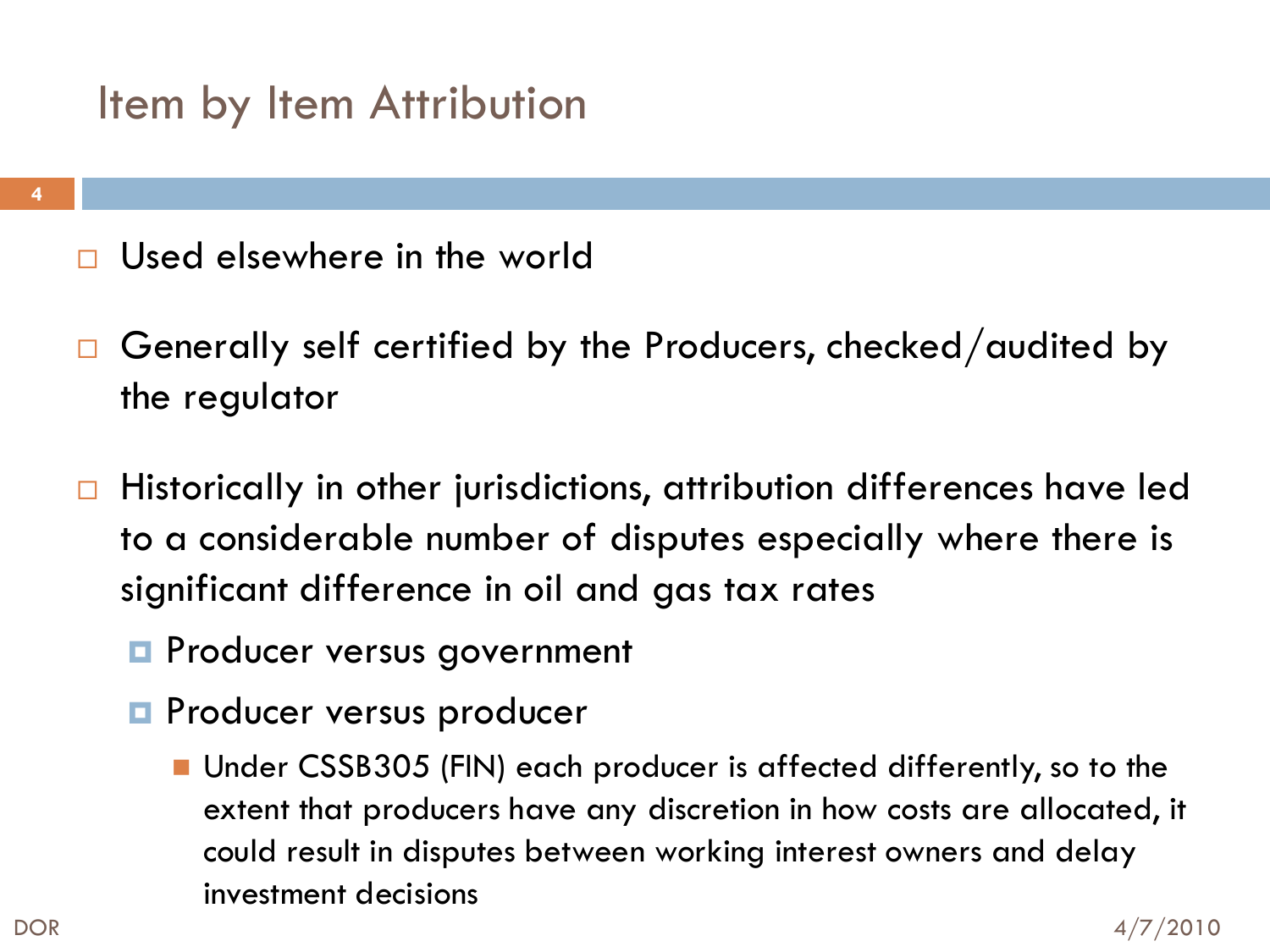#### Formula or Rule Based Attribution

- □ May not accurately reflect the "true" purpose of the cost
- □ Examples include attributing costs based on
	- **P** Proportion of Production on a BTU basis (BOE)
	- **Proportion of Sales Value e.g. Gross Value at Point of** Production (PoP)
	- **P** Proportion of remaining Reserves
	- Rule of dominant use either gas or oil
	- **□** Deemed oil unless item is 100% gas related
	- **□** Combination of any of the above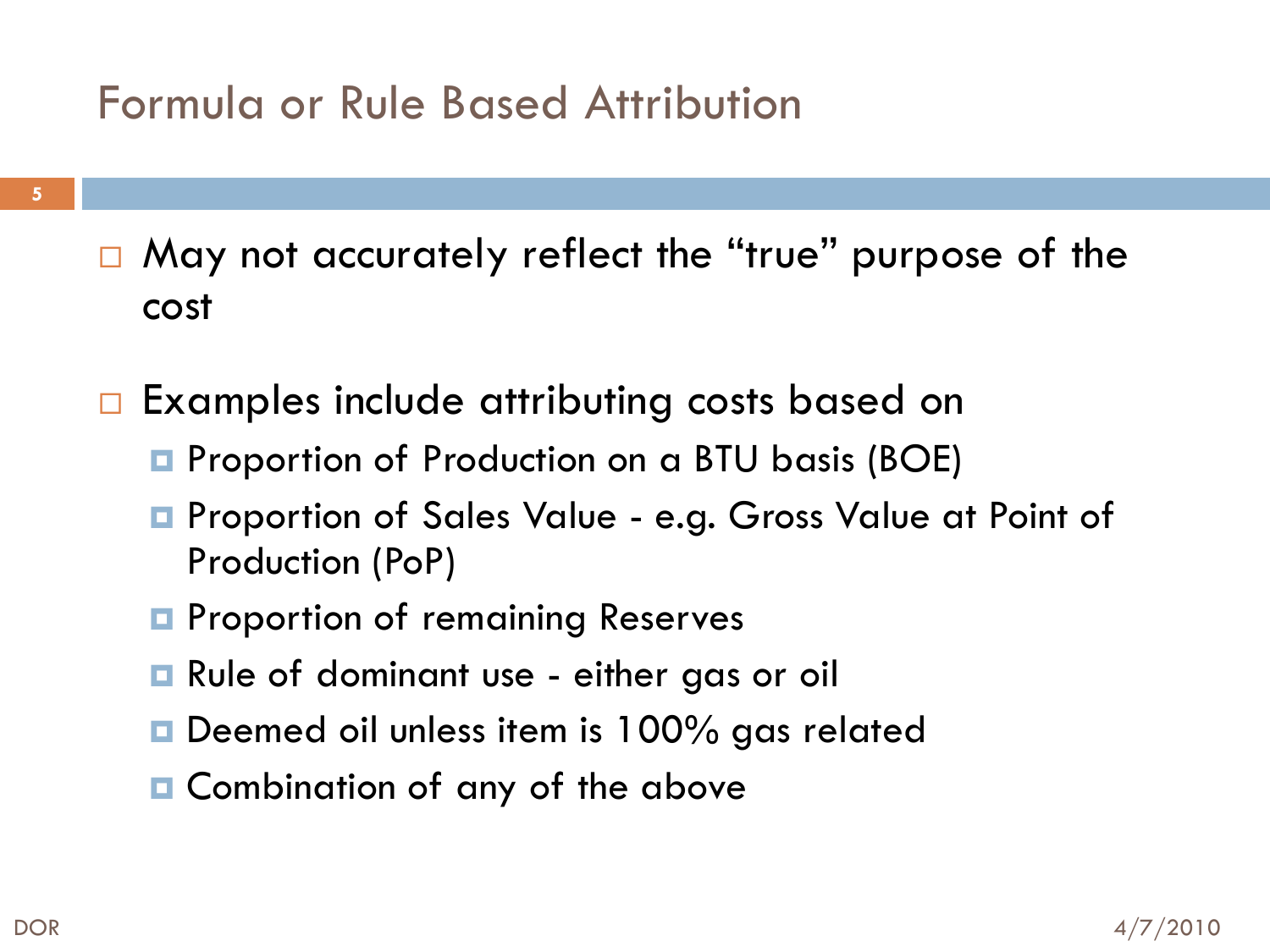#### Impact of Cost Allocation Choices

- **6**
- □ CSSB305 (FIN) requires the allocation of costs to oil or to gas, but does not prescribe the allocation method:
	- Allocation of individual costs would be highly impractical and would require significant auditing resources.
	- How should costs related to lease acquisition, exploration, appraisal and development activities be allocated? There is no current production associated with these costs?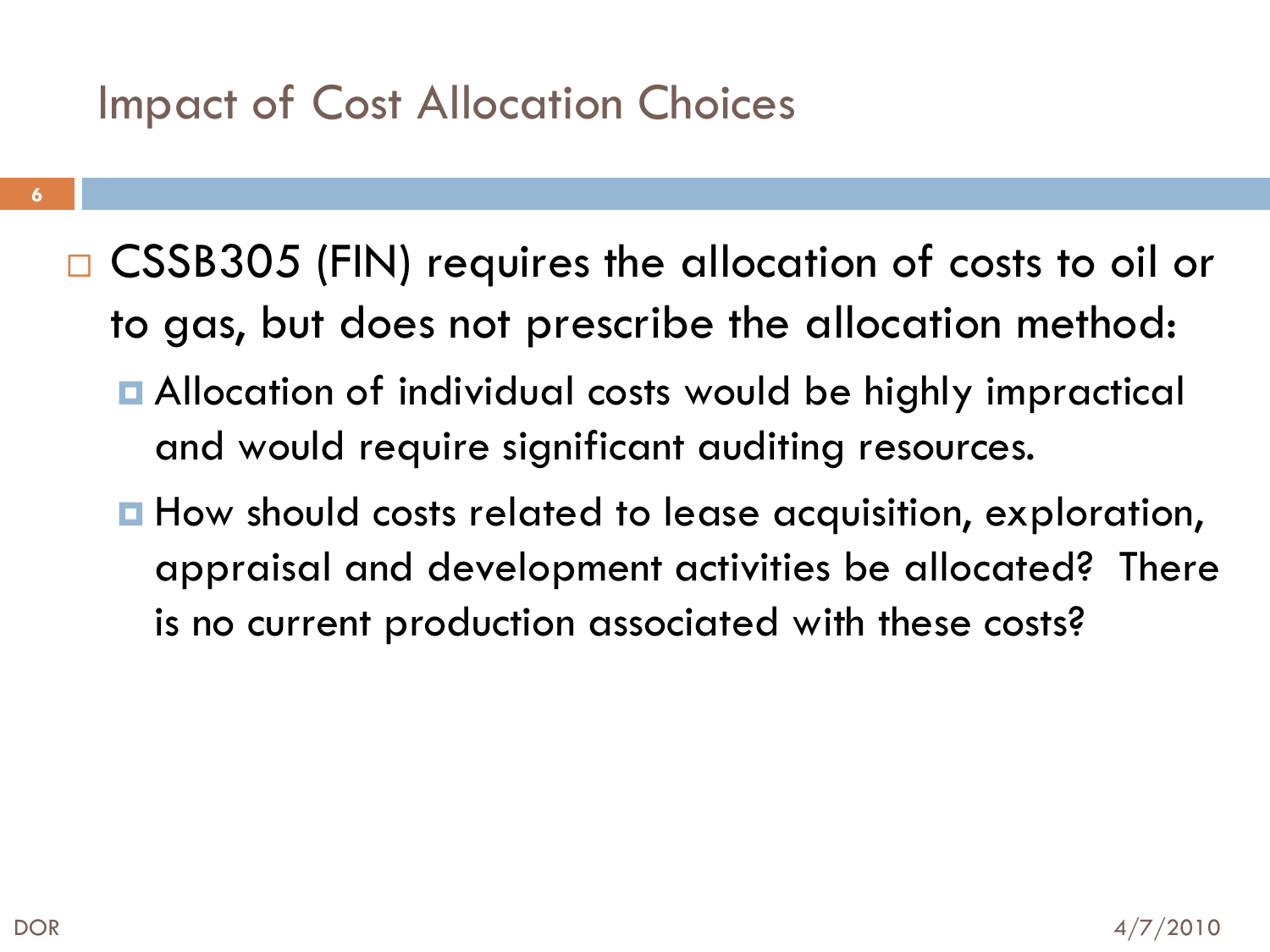#### Impact of Cost Allocation Choices

- $\Box$  To examine the potential economic impact of the allocation method, three somewhat diverse cost allocation possibilities are compared:
	- 1. By Rule: based on relative BOE production
	- 2. By Rule: based on relative gross value at Point of Production (PoP)
	- 3. On Item by Item basis: assumed "actual" costs are split 90/10 between oil and gas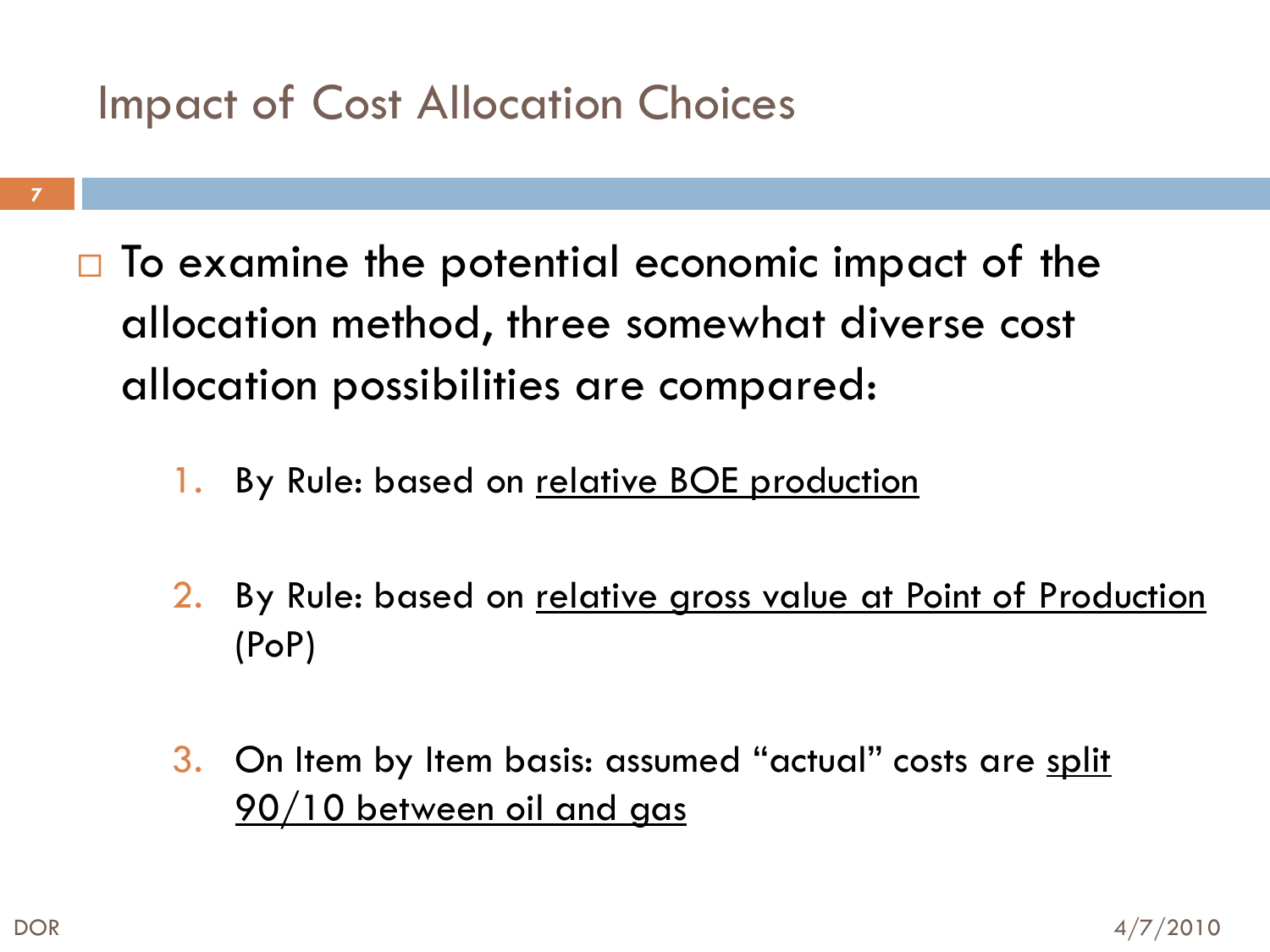#### Cost Allocation Example Data

|                                               | Oil    | Gas    | Total  |
|-----------------------------------------------|--------|--------|--------|
| Production (MMboe)                            | 183    | 274    | 457    |
| Gross Value at PoP $(\$MM) - \$120$ and 15:1  | 20,714 | 5,749  | 26,463 |
| Gross Value at PoP $(\$MM) - \$120$ and $8:1$ | 20,714 | 17,246 | 37,960 |
| Split Based on BOE (%)                        | 40%    | 60%    | 100%   |
| Cost Allocation (\$MM)                        | 1,760  | 2,640  | 4,400  |
|                                               |        |        |        |
| Split Based on Gross Value at PoP $(\%)-15:1$ | 78%    | 22%    | 100%   |
| Cost Allocation (\$MM)                        | 3,444  | 956    | 4,400  |
| Split Based on Gross Value at PoP $(\%)-8.1$  | 55%    | 45%    | 100%   |
| Cost Allocation (\$MM)                        | 2,401  | 1,999  | 4,400  |
|                                               |        |        |        |
| Split Based on assumed "Actual" (%)           | 90%    | 10%    | 100%   |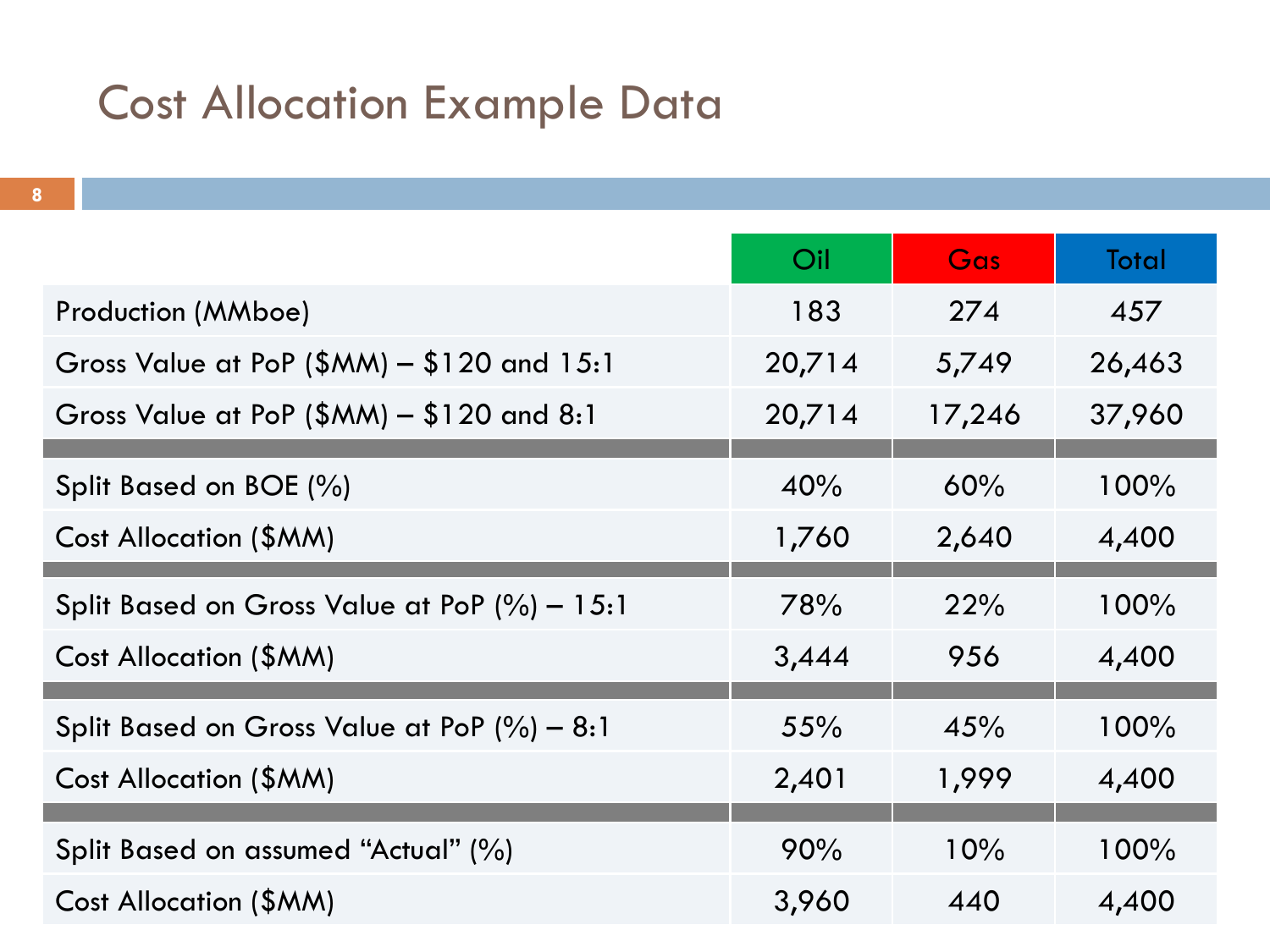# At Low Parity – Moves \$900MM in total taxes Changes oil taxes by \$1.8Bn